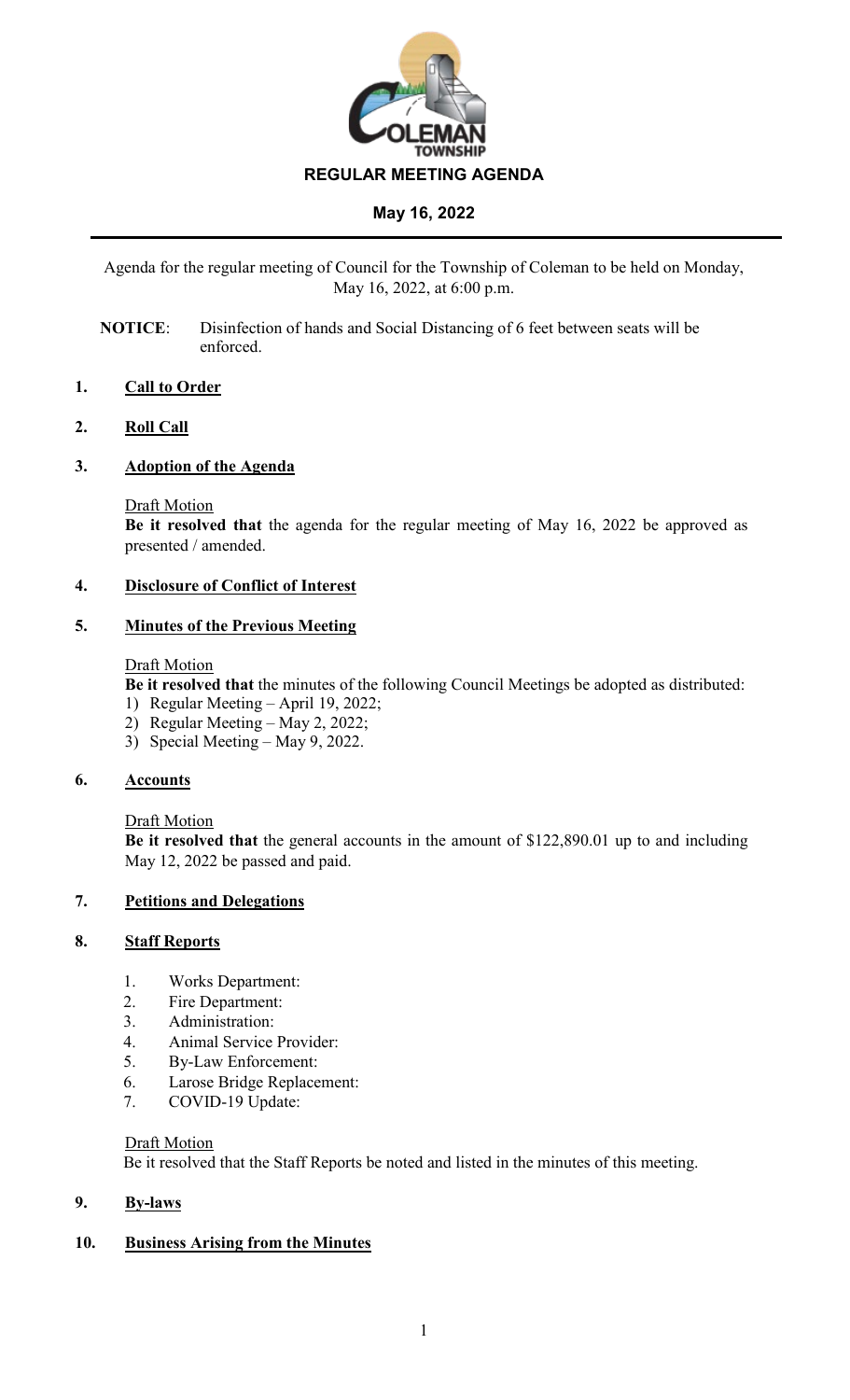

10.1.1. Correspondence from Lynn Gibson dated April 26, 2022 requesting paving of a section of Clear Lake Road.

# **11. New Business**

- 11.1. Conferences:
- 11.2. Motions:
	- 11.2.1. Correspondence from the District of Timiskaming Social Services Administration Board dated May 5, 2022 regarding INPUT REQUIRED - District of Timiskaming Community Safety and Well-being Plan Update.
	- 11.2.2. Correspondence from the Temiskaming Shores & Area Chamber of Commerce dated May 6, 2022 regarding Hwy 11 Safety Improvements – Letters of Support.

# **12. Committee Reports**

- 12.1 Public Works
- 12.2 Finance
- 12.3 Government Liaison, TeMAG and TMA
- 12.4 Tourism & Recreation

# **13. Correspondence**

| <b>Item</b><br>No. | <b>Received</b><br>Date | Originator                    | <b>Subject</b>                         |  |
|--------------------|-------------------------|-------------------------------|----------------------------------------|--|
| 13.1               | April 27                | Township of Cramahe           | Bill 109: More Homes for Everyone      |  |
|                    |                         |                               | Act                                    |  |
| 13.2               | May 5                   | Town of Kirkland Lake         | Motion – Funding Support for           |  |
|                    |                         |                               | Infrastructure Projects - Bridge /     |  |
|                    |                         |                               | Culvert Replacement in Rural           |  |
|                    |                         |                               | Municipalities                         |  |
|                    |                         | Ministry of Northern          | Decision Notice – Proposed             |  |
| 13.3               | April 29                | Development, Mines, Natural   | Regulation under the Aggregate         |  |
|                    |                         | <b>Resources and Forestry</b> | Resources Act                          |  |
| 13.4               | May 3                   | Tay Valley Township           | Re: AMO – Firefighter Certification    |  |
|                    |                         | City of Thorold               | City of Thorold Resolution – Russian   |  |
| 13.5               | May 4                   |                               | Sanctions                              |  |
|                    |                         | City of Vaughan               | <b>Resolution Supporting Municipal</b> |  |
| 13.6               | April 28                |                               | Final Authority for Development        |  |
|                    |                         |                               | Planning (Referred from February 15,   |  |
|                    |                         |                               | 2022 Council Meeting                   |  |

# Draft Motion

Be it resolved that correspondence items 13.1 to 13.6 be noted, filed and recorded in the minutes of this meeting.

# **14. Notice of Motion**

# **15. In camera (closed) session**

# Draft Motion

**Whereas** Section 239(2) states that a meeting or part of a meeting may be closed to the public if the subject matter being considered is: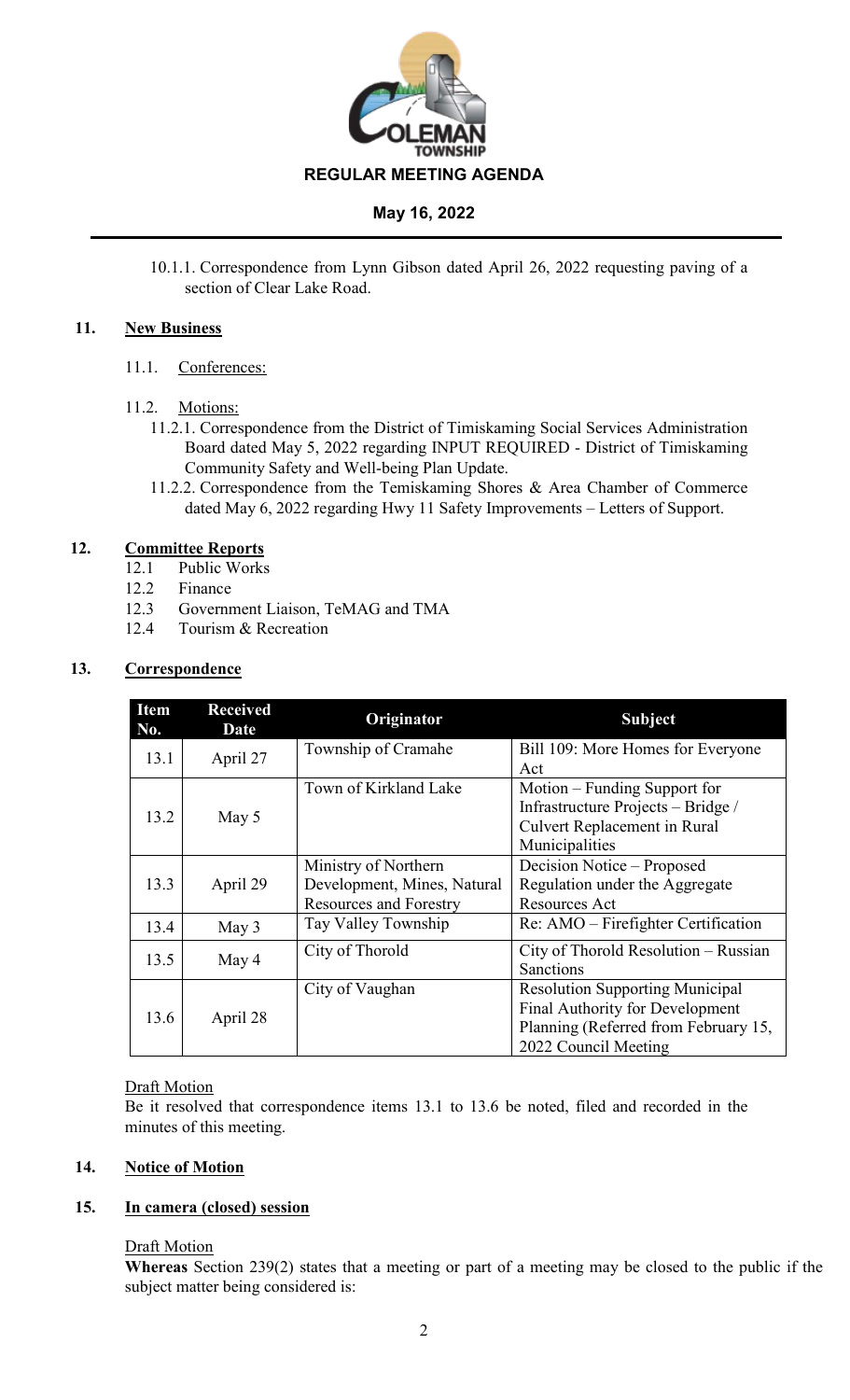

- (b) personal matters about an identifiable individual, including municipal or local board employees;
- (c) a proposed or pending acquisition or disposition of land by the municipality or local board;
- (d) labour relations or employee negotiations;
- (e) litigation or potential litigation, including matters before administrative tribunals, affecting the municipality or local board;

**Be it resolved that** Council agrees to convene in closed session at \_\_\_\_\_\_\_\_ p.m. to discuss the following matters:

- 1. Human Resources Update.
- 2. Offer to Purchase Surplus Land.
- 3. Chitaroni Litigation Update.

Draft Motion: **Be it resolved that** Council agrees to reconvene in open session at p.m. with/without a report.

# **16. Confirmatory By-law**

#### Draft Motion

**Be it resolved that** By-Law No. 22-22 being a By-law to confirm certain proceedings of Council be read a first and second time.

Draft Motion

**Be it resolved that** By-Law No. 22-22 being a By-law to confirm certain proceedings of Council be read a third and final time and be passed and enacted.

# **17. Adjournment**

**Draft Motion** Be it resolved that this meeting do now adjourn at \_\_\_\_\_\_\_\_\_\_\_ p.m.